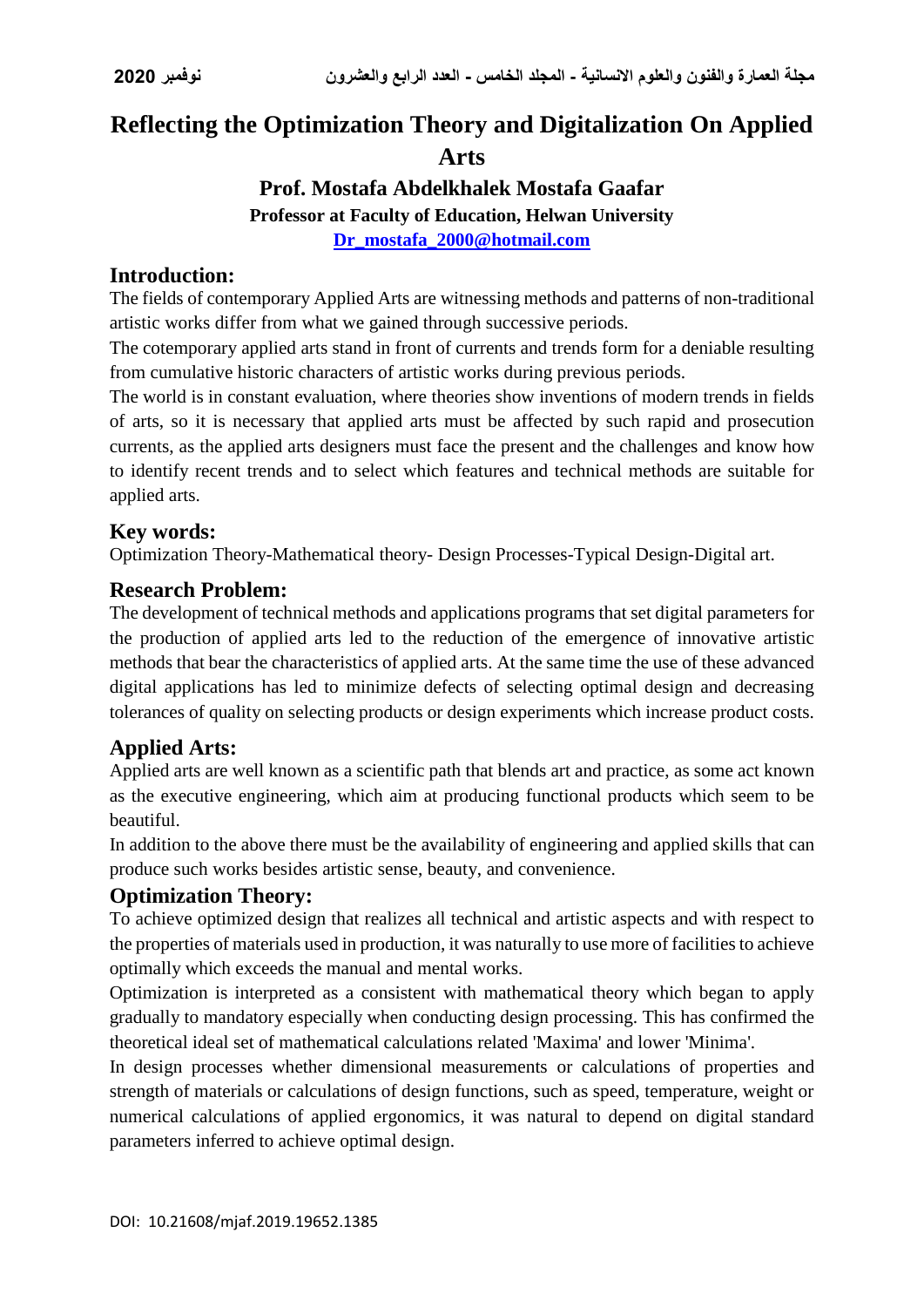# **Optimal Design:**

Design is several repetitive processes starts with the definition of the problem, analysis, refinement, and access to a design model that leads to solution of the problem. Usually there is more than one solution, the first actually is not the best, and there must be several successive and consecutive processes to achieve the optimal

# **Typical Design:**

In typical design, designer emphasize the ideal of design in terms

of form and general specifications where the variables are digital specified for the functional idealism is often subjected to factors: cost-weight-reliability, and manufacture capability, and all are imperative in designing and subjected to ideal standards.

### **Design specifications optimization:**

Design specifications are essential in determining optimal design in terms of interaction through parts and components .Moreover the results of absolute choices arbitrary decision leading to sub-optimization. Design specifications can be subjected to simple discussion and negotiation so that the main objective adds more functionality and the rest of the properties are reduced. The history of technology is full of engineers and designers depended on inspiration and intuition to achieve higher features in design a tremendous increase in knowledge and rapid technological development of tools and machinery that led to more tremendous innovations. All designs in the past have been trying to realize optimal design by improving existing designs. The design specifications that were prepared by designer or with participation of customer should be based on the digital sittings not on forms or virtual designs to avoid randomness in selecting the optimal design.

# **Traditional methods of evaluating design alternatives and relying on measurements parameters:**

In any case, even designers rely on sense of honesty for evaluating alternatives, they cannot neglect norms, criteria or parameters. Some designers have relied on the overall estimations of choosing design alternatives such as "good" or "acceptable" for each proposed design or idea, which led to inaccurate choices. This relied on:

- 1-Realized functional value.
- 2-Esteem value.
- 3-Cost value.

The above criteria should be digitized so that the analysis be more accurate.

#### **Scales of measurements:**

Post experience in evaluating design alternatives has been based on measurements system by using estimating numerals to represent phenomena and to process numbers for representing events without limiting this representation on numbers. Using numbers are easy to understand and deal with. There is no need to event new marks for using the field of measurements. Designers have used weights tables and mathematical processing estimates for design alternatives to choose the optimal design.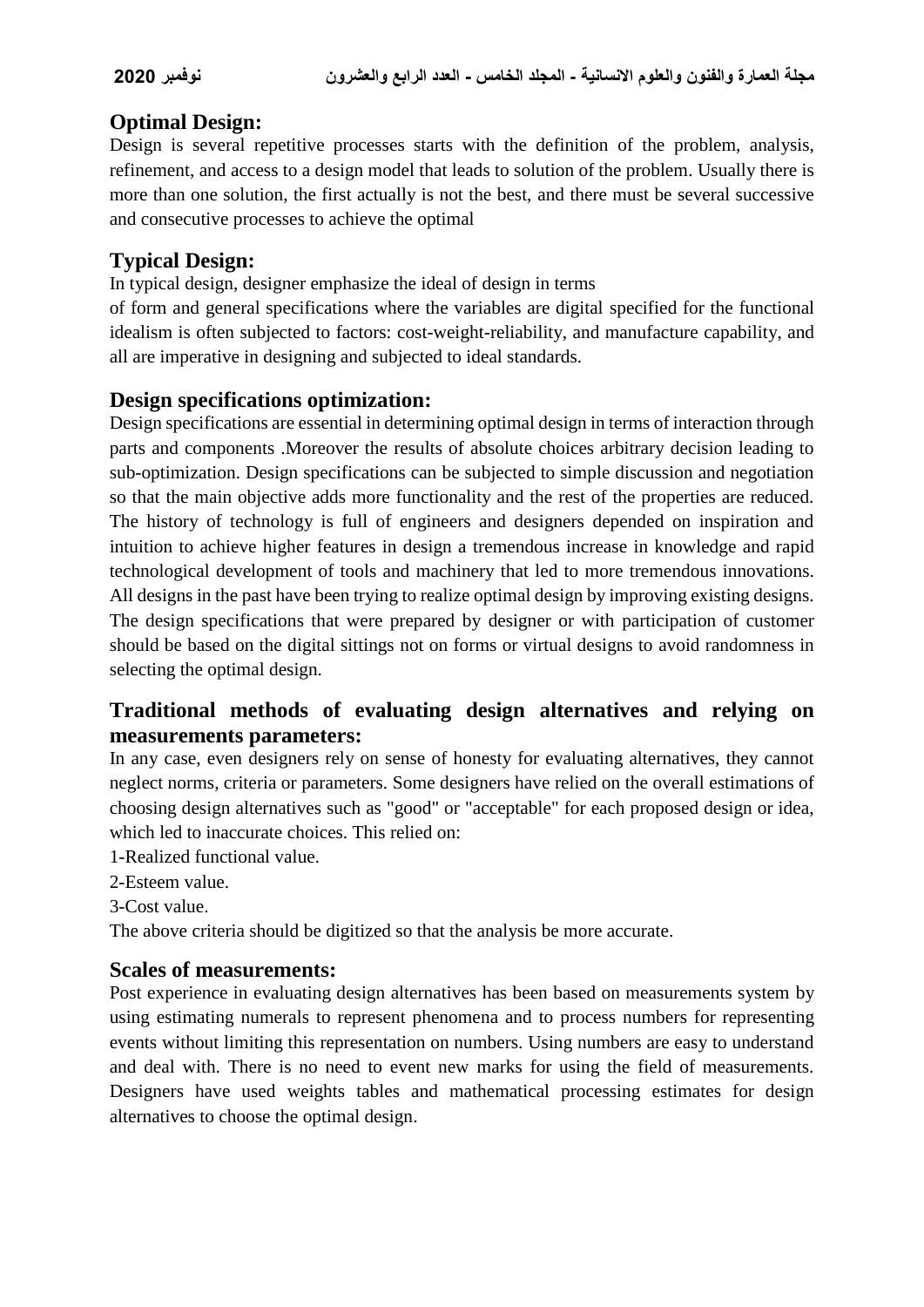# **Creativity and optimal design:**

Creativity is a new organization of design elements as seen by designer himself. This kind of organization may include existing plan. However designer must access that by digital methods. Optimal design and design of experiments:

Optimal design is the result of experimental design that meets some statistical and digital standards. Experimental design requires statistical parameters and criteria related to all aspects of product technology.

# **Digital Art:**

These are the art that use computers and rely on digital determinants whether in elements of writing, images or drawings a combination of technology and creativity led to change in the culture of expression and visual subject.

Digital art is a work of art that uses digital technology as part of creativity or presentation. Digital visual art, both plastic and applied consists of arranged two dimensions or three dimensions that reflect how to draw with pencil and paper.

# **Austen Museum of Digital Arts (AMODA):**

Located in "Austin" Texas, USA, which is the first specialized museum to display digital art. It was established in 1997 in response to abundance of digital art works. The multiplicity of its products and the absence of places and halls to exhibit such works, museums did not provide "Austin" only local works, but to bring digital works around the world.

The most important technical features of digital art:

The most important features are the use of contemporary energies such as laser and electricity as well as matching with latest scientific theories and applied innovations.

# **Digital art work theme:**

The subject of digital art works is characterized by freedom, which is a feature of contemporary art the rule of choice is increasing the breadth of the traditional arts, and we may note the multiple and widespread areas in which computer and applied programs in general as its multiple capabilities and competencies allowed to cover a lot of diverse artistic subjects.

# **Recommendations:**

\*Optimal design results from experimental designs which are being subjected to multi design processes and through digital parameters we can achieve optimal design.

\*Digital art accesses contemporary energies, but it is difficult to replace hand craft products with only digital methods.

\*Applied Arts educational subjects must include digital applications programs.

# **References:**

1- albizaz , eazam . altasmim haqayiq wafardiaat .biruadt : almuasasat alearabiat lildirasat walnashr ,2001

2-Albazzaz,A'zzam.Altahleel wa Al tasmim.Baghdad:Wizaret Al thakafa Wa Al e'lam,Daearat Al thakafa Wa Al e'lam,2008.

3-Ezzat,Mohammed saad,Ektssadeat Al tasmim. Alkahera.Mossat Lotfy,1986.

4-Nofal,Khaled Mohammed,Al waqe'a Al Eftrady Wa Estekhdamato Al taealymia.Amman: Dar Al mnaheg lel Nashr Wa Al tawzee',2019.